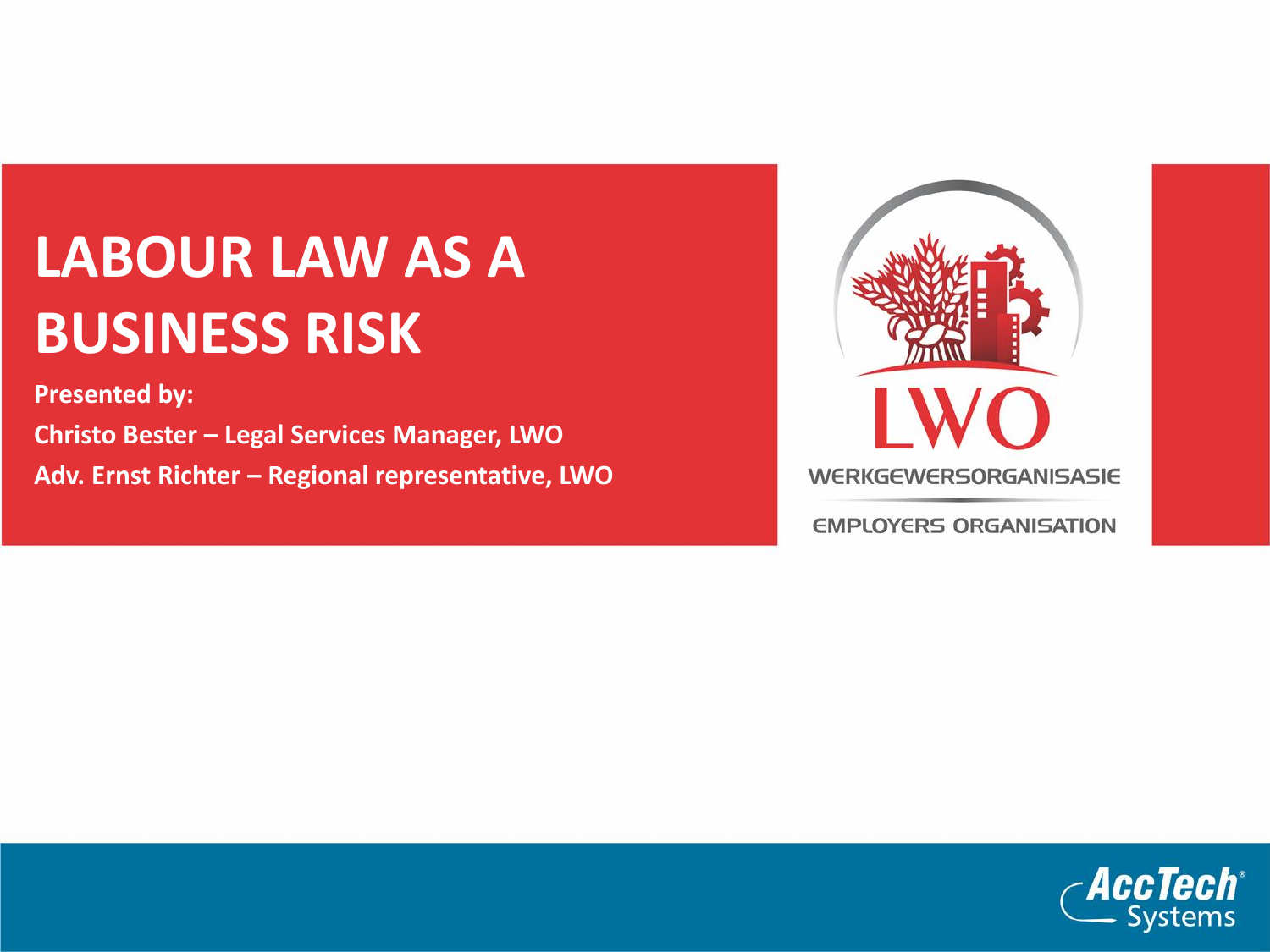### SESSION 1: INTRODUCTION



- Business: sustainable and profitable
- Labour law is not negotiable
- **Labour law as a business risk must be addressed proactively**
- What role does labour play in your business?

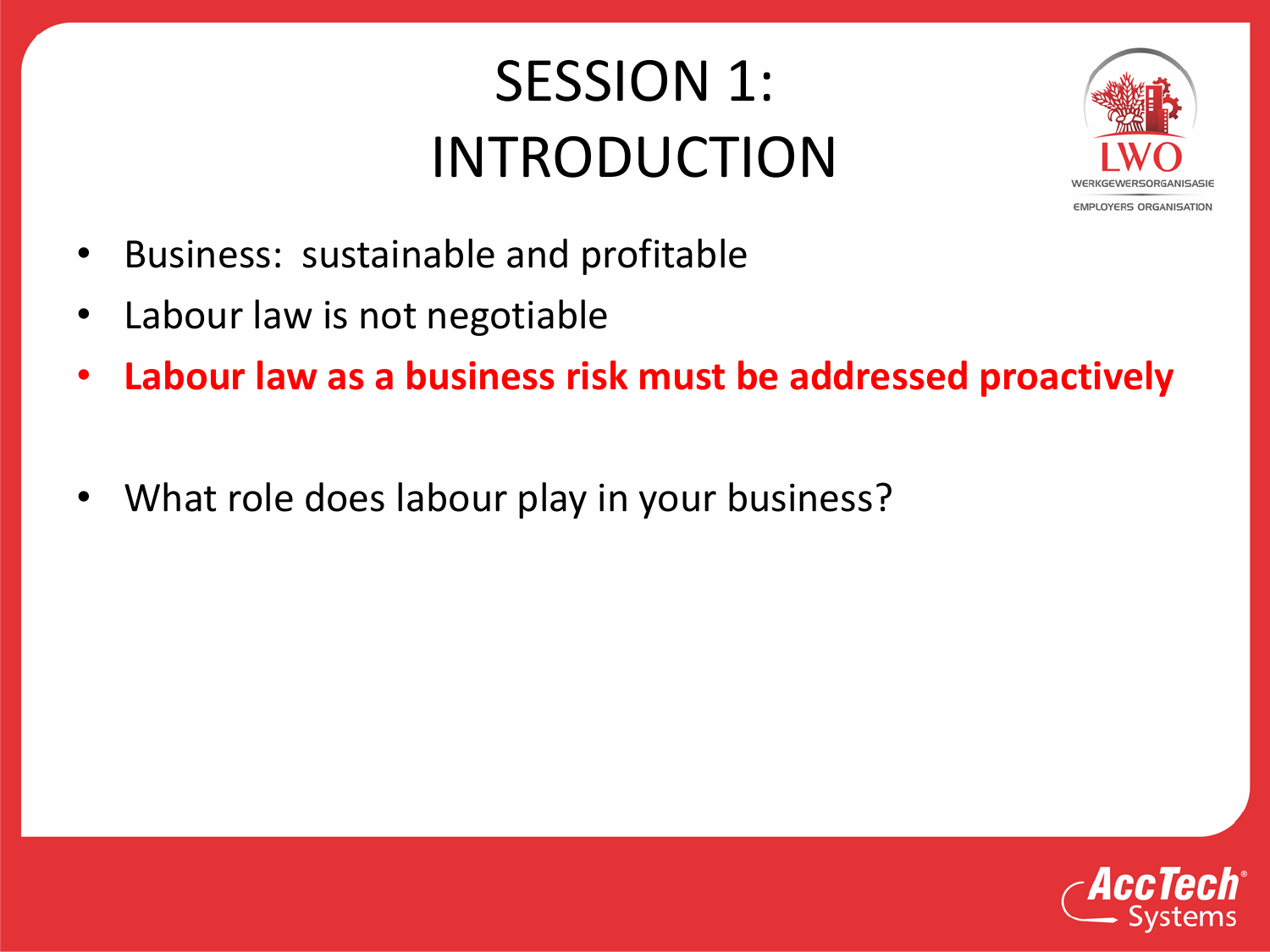## LEGISLATION OVERVIEW



SA does not stand in isolation, look at it in perspective:

- Political environment, effect on SA as investment destination
- World Economic Forum 2017-2018
	- Global Competitiveness Report 137 countries participated
	- Gives insight into South Africa's labour environment as an extremely challenging working environment

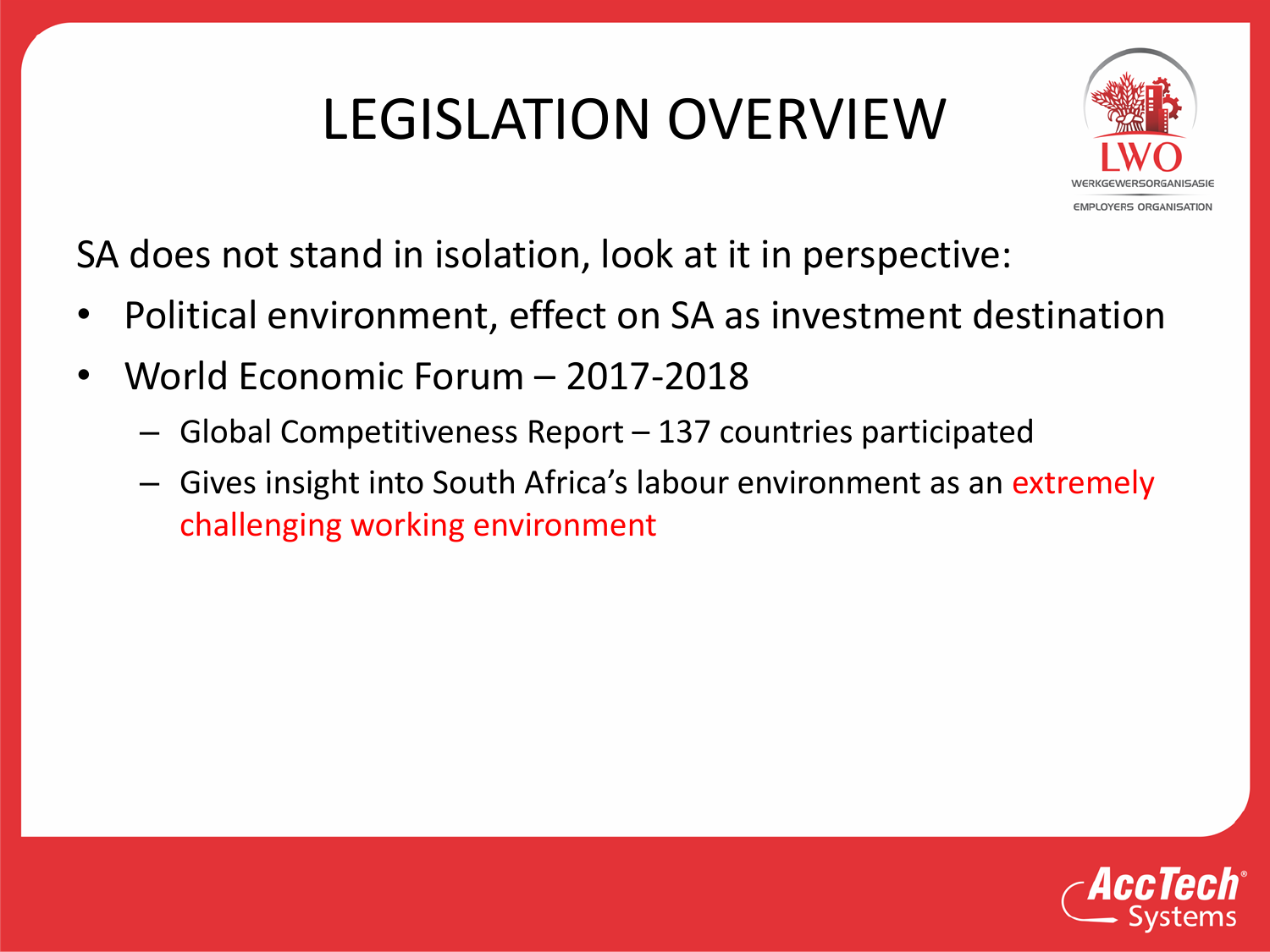## LABOUR ENVIRONMENT



Out of 137 countries SA ranked as follows:

- Hiring and firing practices: **125/137**
- Pay and productivity: **99/137**
- Co-operation in labour/employer relations: **137/137**
- Flexibility of wage determination: **132/137**
- Business cost of crime and violence: **133/137**
- Business impact of tuberculosis: **132/137**
- Business impact of HIV/AIDS: **128/137**
- Quality of education system: **114/137**
- Quality of math and science education: **128/137**

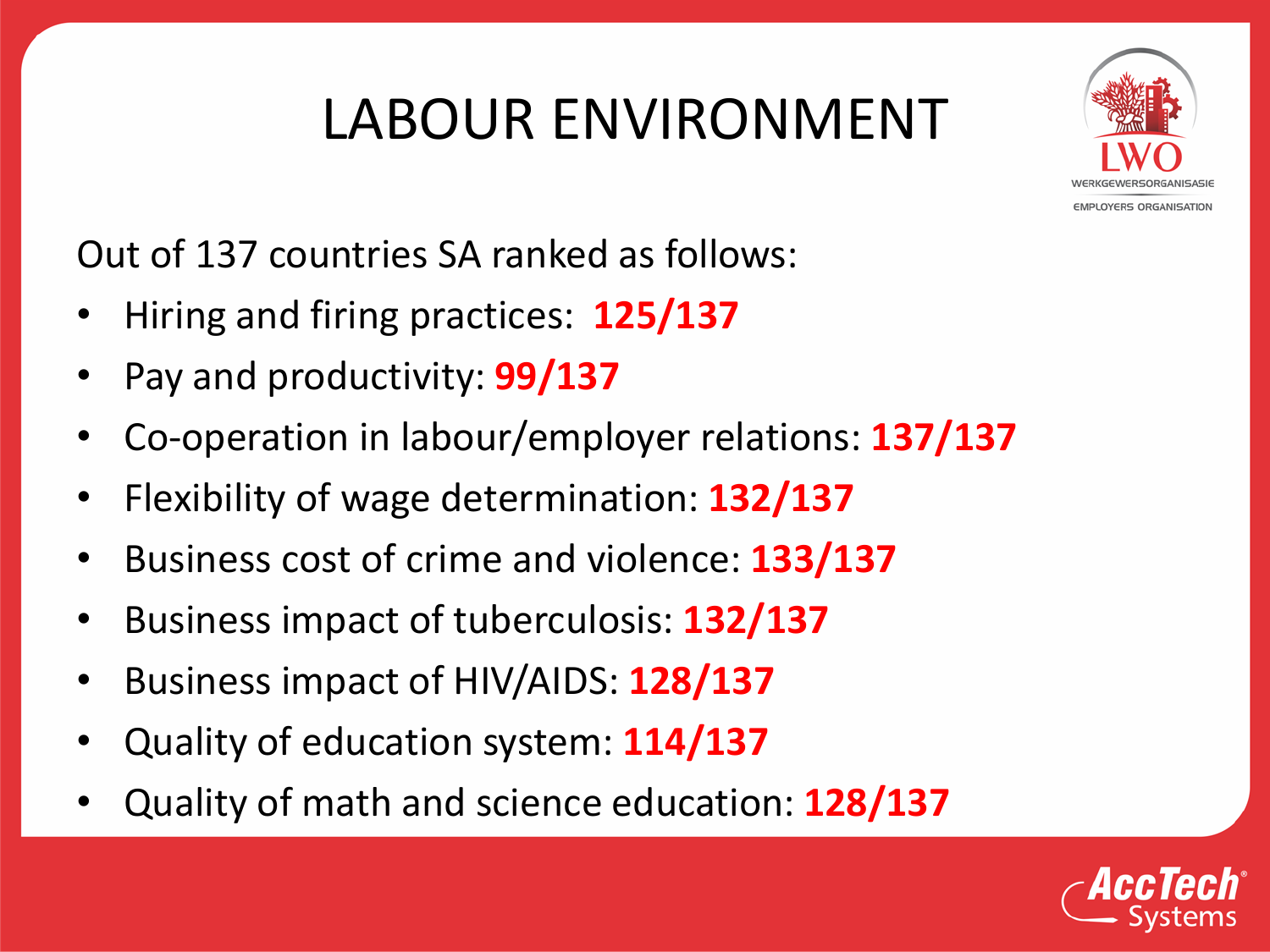#### APPLICABLE LABOUR LAW



Labour law:

- **Labour Relations Act**
- **Basic Conditions of Employment Act**
- **Sectoral Determination | Main Collective Agreement**
- **National Minimum Wage**
- Employment Equity Act
- Occupational Health and Safety Act
- Compensation for Occupational Injury and Diseases Act
- Unemployment Insurance Fund
- Skills Development Act

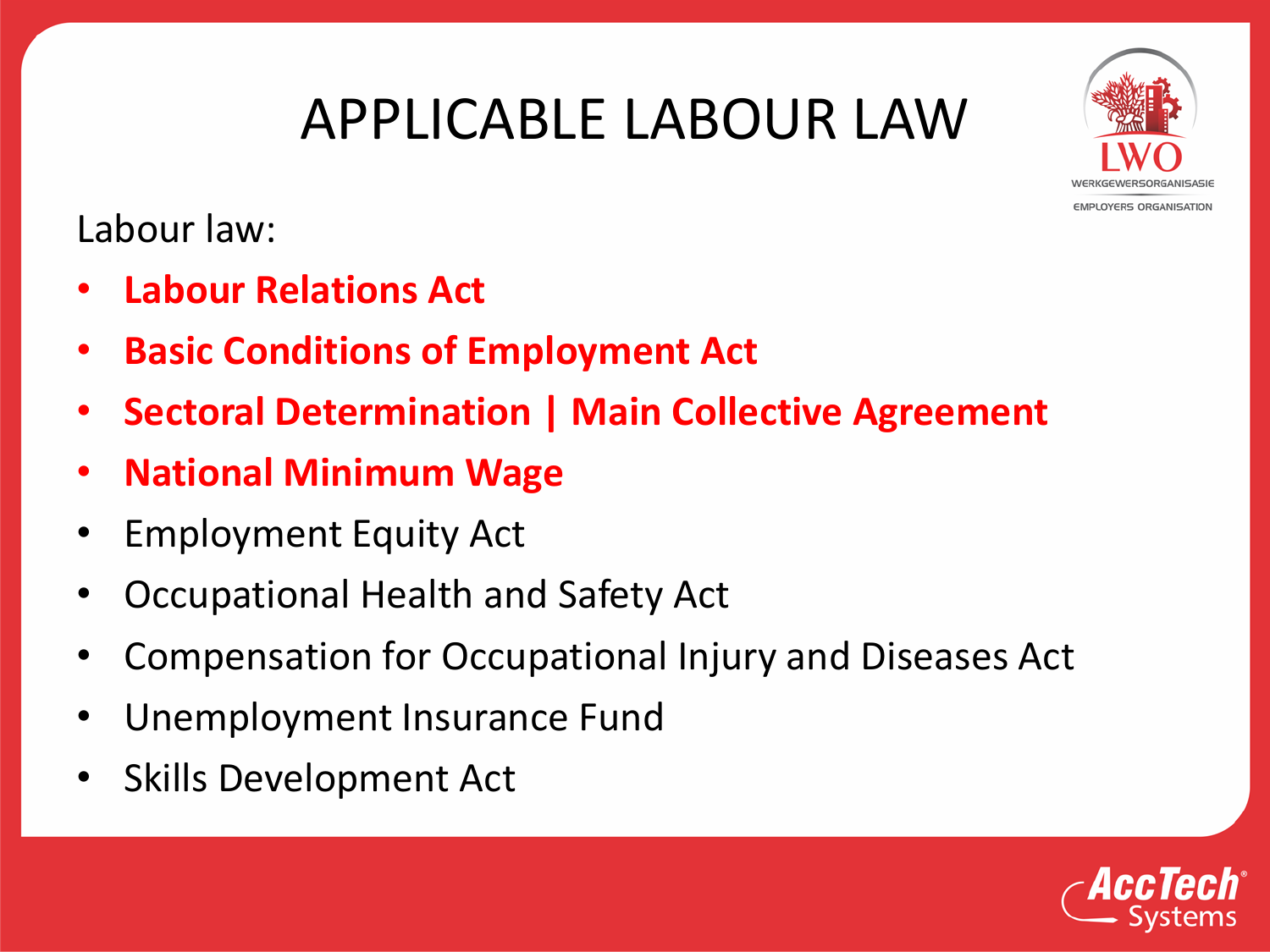## SESSION 2: EMPLOYMENT CONTRACTS



An employment contract:

- Basis of the relationship between employer and employee
- Complete terms and conditions as agreed upon
- Legal requirements
- Proactive management of possible future disputes
- 2 types of employment contracts:
	- Permanent employment contract:
	- Fixed term employment contract:

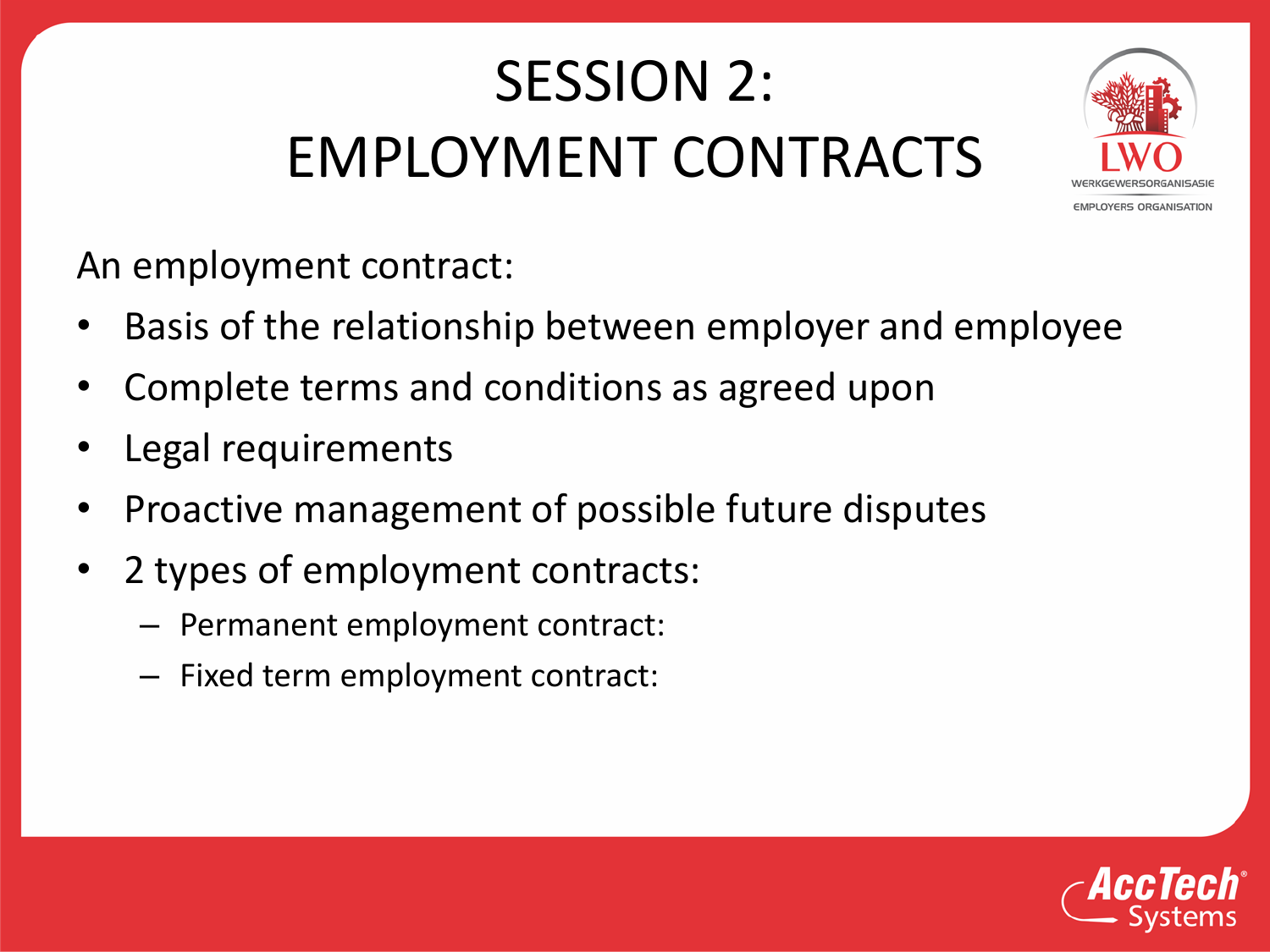## MY RIGHTS AS AN EMPLOYER



It is the employer's right to:

- **Expect** employees to always act in the best interest of the employer
- **Establish** a fixed standard in terms of quality/quantity
- **Implement** clear rules in the workplace
- **Apply** discipline
- Say '**no**'
- **Change** terms and conditions of employment (take note to follow the correct procedures)

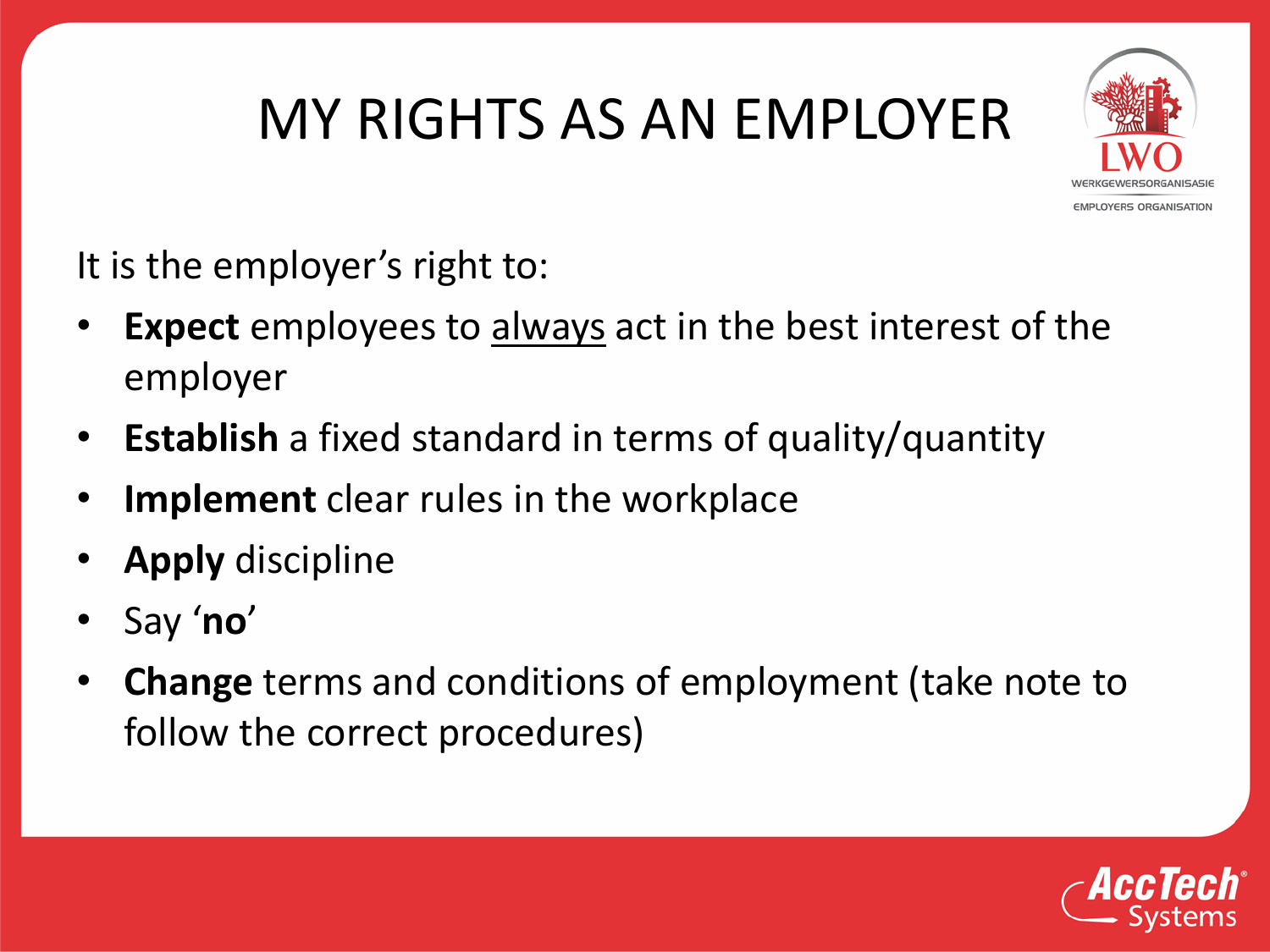# RULES IN THE WORKPLACE



Rules in the workplace: employment contract | policies

- Unique environment
- Unique challenges
- Making a new rule
- What rules can I make?